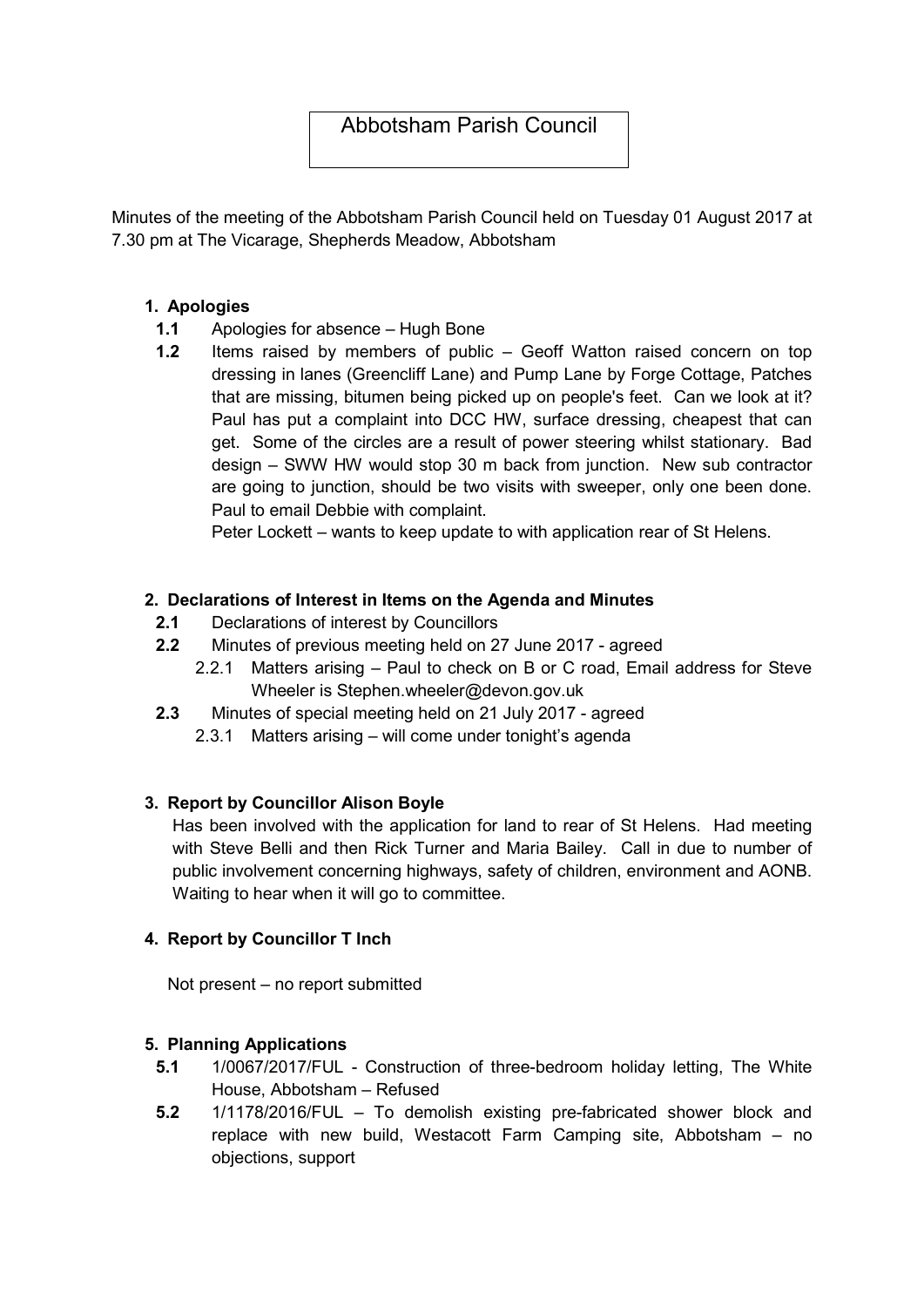5.3 1/0622/2017/OUTM – Outline application (with all matters reserved) for the erection of up to 28 dwellings (including affordable) and provision of public open space and surface water attenuation together with associated access, parking and landscaping | Land Off St Helens Abbotsham – Alison and Martin attended meeting with Rick and Maria, Rick claiming that this field was supported by the Parish Council. He had had a meeting with Hugh the day before. It was the parish  $5<sup>th</sup>$  option out of 5. Maria Bailey wouldn't be surprised if it would be called in. Rick advised that the bund identified for drainage wasn't a bund but that it was a bank for planting trees on. Complete denial that it was bund in connection with drainage. Maria advised that contributions should have been made clear by Rick to TDC. Meeting with Rick in 2015 identified the sites but at meeting parish chose this as  $5<sup>th</sup>$  site and it was Rick's preference. Rick gave the impression that he was doing the right thing and for Abbotsham to benefit.

#### Comments to TDC

The parish council object to this application on many grounds.

The housing need survey carried out in 2014 identified that there was a need for 6 local affordable dwellings in the parish (Housing needs survey emailed). The proposed development would provide 12 (40%) affordable units. How can this be acceptable when it is twice as much as identified.

After we had the housing needs survey Parish Councillors walked around the village identifying potential sites for small scale development, with Rachel Webdell and Sue Southwell. Parish councillors then met with Mr Turner in September 2015, as all sites were in his ownership, and discussed the parish preference. This site was the parish council's  $5<sup>th</sup>$  option out of 5 but was Mr Turner's 1<sup>st</sup> option. The parish council also identified its preferred site within the emerging local plan.

The development would increase the village by approximately 30%. This would have a detrimental impact on the character and appearance of the rural village setting. There are already properties in the village that haven't sold so we feel that there is no need for this large scale development.

The agent's report refers to mains gas in the village. This is incorrect.

All dwellings would need to rely on oil or calor gas or most likely a renewable energy supply such as air source heat pump and pv panels.

The agent's report also refers to the village shop. This closed almost a year ago as it couldn't be sustained.

#### **Education**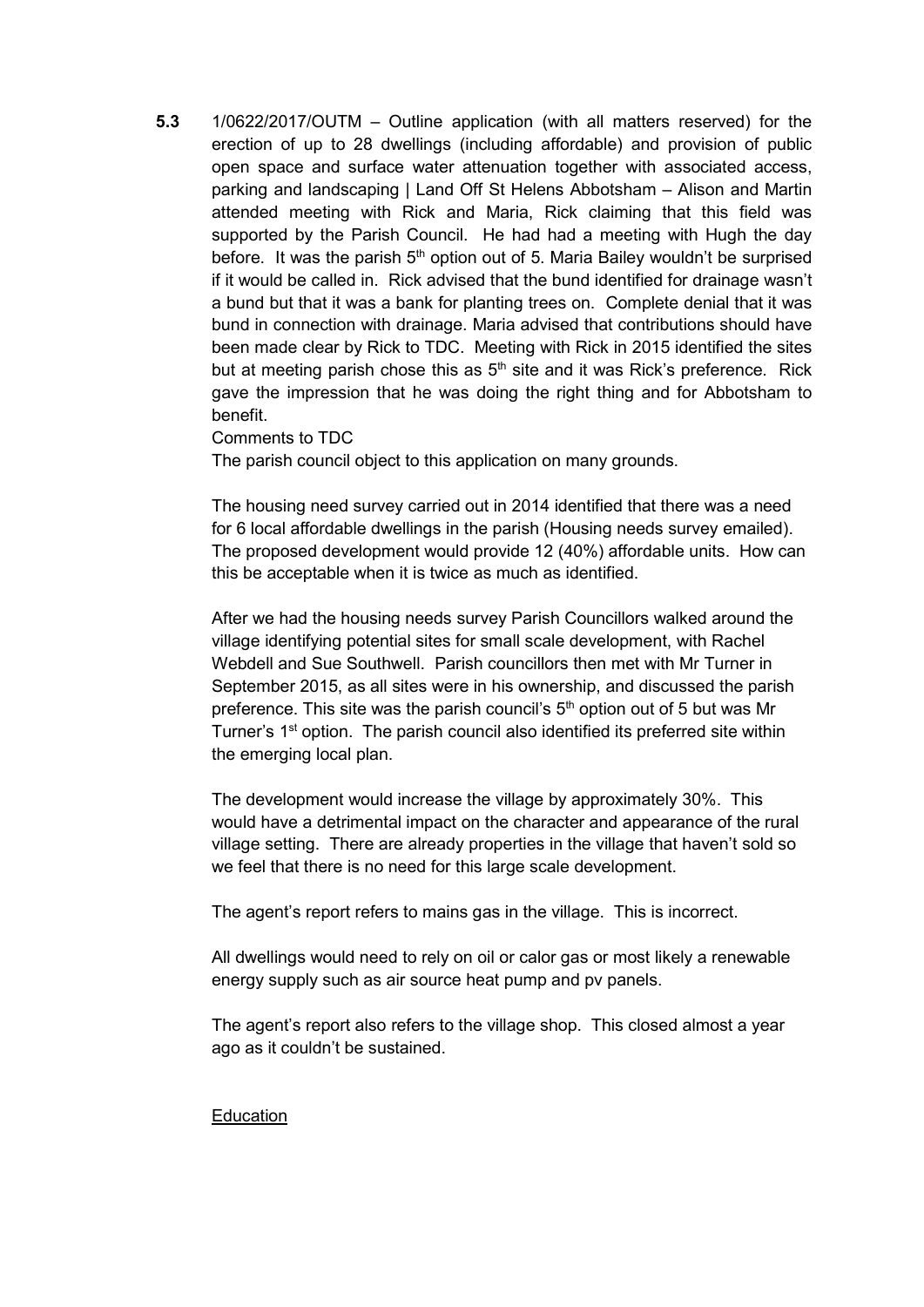The primary school is already at capacity and DCC education advise in their response that there are no primary spaces available on the West side of Bideford.

### **Traffic**

With no car park within the village the increase in traffic from the site would have a very significant impact on the village road network, most particularly the junction from Old Road onto the main road. Visibility is poor with cars parked up the road at all times and exacerbated at school times, pub functions, village hall events and church and chapel services, where there are vehicles parked on junctions, and both sides of the road in both directions. Traffic also spills onto Old Road and St Helens.

The increase of traffic onto the main junction will inevitably cause more accidents. At these times there is no visibility until a vehicle is in the middle of the road and at other times cars speed through the village ignoring the speed restrictions.

With increased traffic in the village the road surface will deteriorate more quickly.

National and Local transport policy centres on the importance of sustainable development being located where realistic alternatives to car travel exist or can be implemented.

There is no realistic alternative to the use of car for school, college, doctors, hospital, post office or shops.

#### Drainage

There are many drainage issues. The existing combined sewer through the village already struggles to cope when there is heavy rain. The development would put severe pressure on the old pipes. South west water have commented that they have major reservations on the capacity of their drainage system and a hydraulic survey would be required.

#### Flooding

With heavy rain, water causes flooding from the field in to the rear of dwellings in St Helens and water flows down the field entrance into St Helens and onto Pump Lane. Devon County Council (flooding) have the same reservations.

There are springs in the field which must cause severe doubts about the effectiveness of any drainage solution based on soakaways.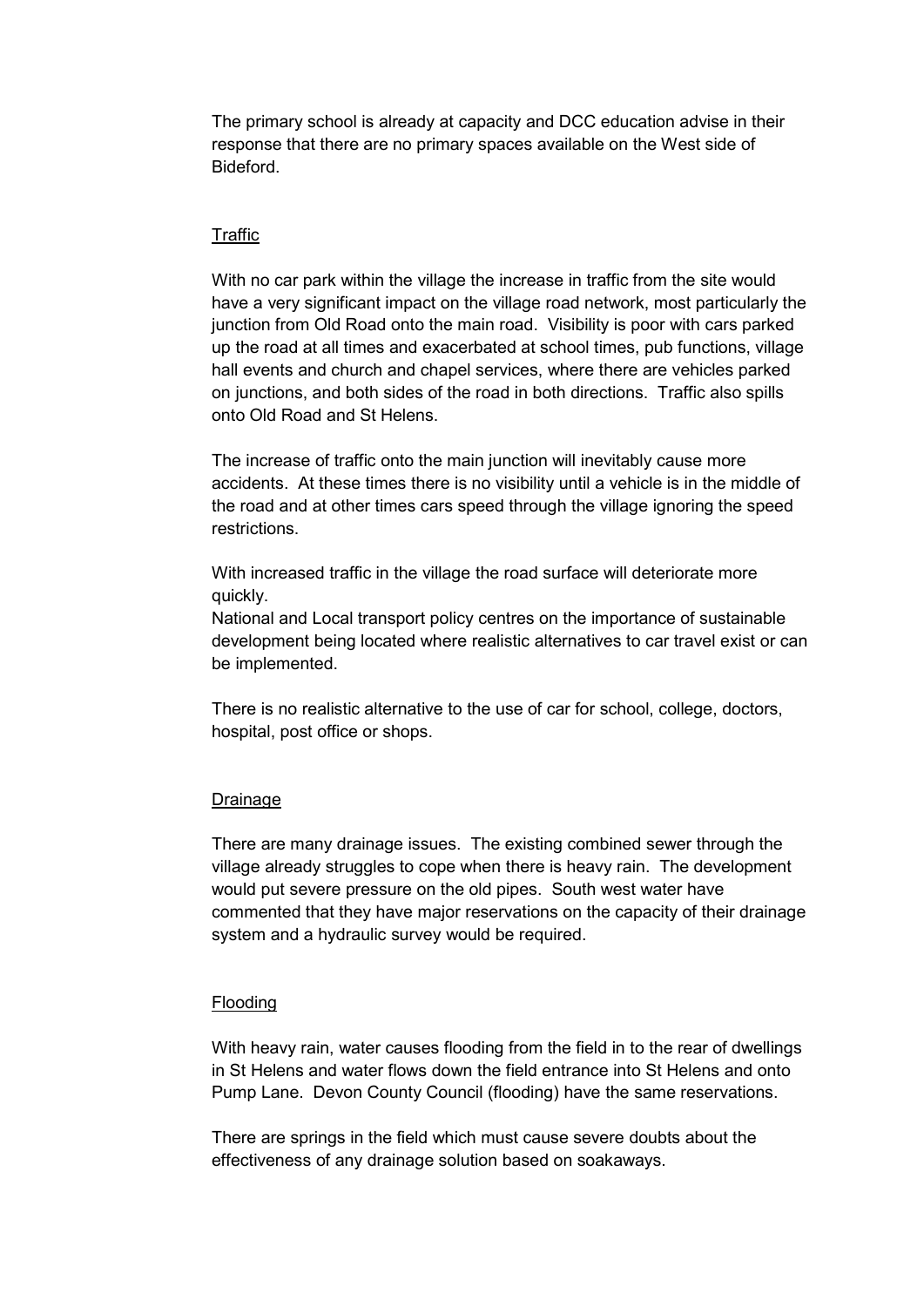Furthermore, the applicant has recently advised that the bund is not in fact a bund, despite it being shown as a drainage feature on the submitted plan, and forms no part of the drainage scheme but is a bank for planting trees.

# **Ecology**

The field is an important wildlife feeding area adjacent to the AONB. There is a healthy bird population including barn owls, mammal population (feeding bats) and invertebrates.

# **Light Pollution**

This part of the village is currently a dark area, with little street lighting. The proposed development would change this character and create light pollution.

5.4 1/0605/2017/OUTM - Outline application (with all matters reserved except access) for the erection of up to 276 dwellings with public open space, landscaping and sustainable drainage system (SuDS) and two vehicular access points from Abbotsham Road.

Kenwith valley is an important green corridor, major wildlife survey attached to report proves this,10 different species of bats identified. Without feeding areas this will be affected.

Traffic – The development opposite (Winsford Park) has shown improvements to the junction onto A39 with left in, left out. It is not only the traffic from this proposed development but the site identified opposite (Winsford Park) and College Park and The Big Sheep that will put unsustainable pressure on Abbotsham Road and the A39 junction.

# 6. Clerks Report

6.1 TAP funding – contact Alwington to see how they will use theirs

# 7. Chairs Report

- 7.1 VIPS/maintenance in the Village when and who, need to set a date in next meeting
- 7.2 Monitoring development activities in the parish nothing else other than St **Helens**
- 7.3 North Devon Link Road consultation consultation now closed
- 7.4 Post box  $-29<sup>th</sup>$  August is deadline
- 7.5 Village Welcome Pack Could it be a google doc. Deferred

### 8. Finance

### 9. Correspondence

9.1 Round Robin Items – emails sent